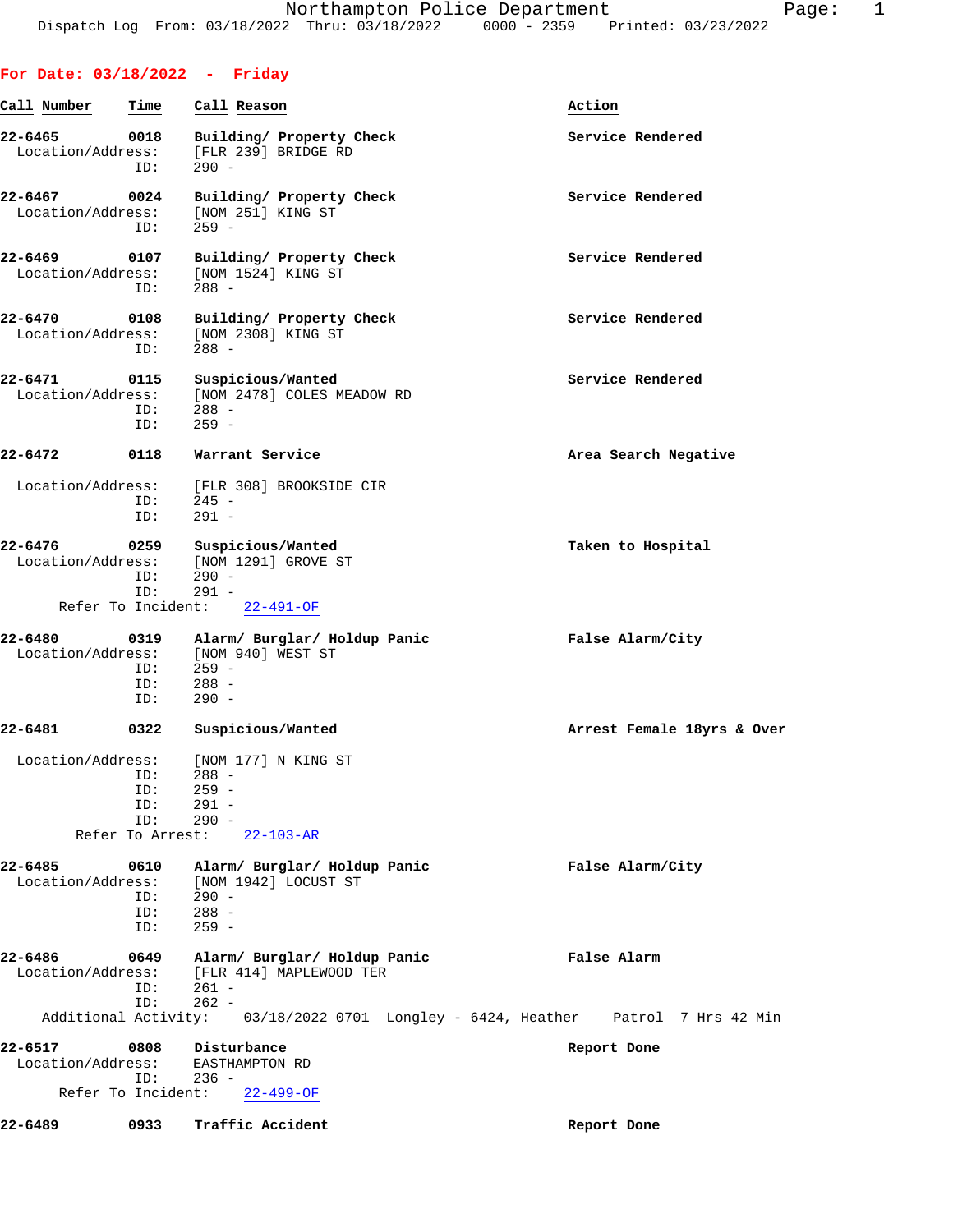|                              |                           | Northampton Police Department<br>Dispatch Log From: 03/18/2022 Thru: 03/18/2022 0000 - 2359 Printed: 03/23/2022 | 2<br>Page:                    |
|------------------------------|---------------------------|-----------------------------------------------------------------------------------------------------------------|-------------------------------|
|                              |                           |                                                                                                                 |                               |
| Location/Address:            | ID:                       | [NOM 24] LOCUST ST<br>$262 -$                                                                                   |                               |
|                              | Refer To Incident:        | $22 - 492 - OF$                                                                                                 |                               |
| 22-6490                      | 0937                      | Park and Walk                                                                                                   | Service Rendered              |
| Location/Address:            | ID:                       | MAIN ST<br>$297 -$                                                                                              |                               |
| 22-6492                      | 0945                      | Trespassing/ Unwanted Guest                                                                                     | Person Gone                   |
| Location/Address:            |                           | [FLR 44] MAIN ST                                                                                                |                               |
|                              | ID:                       | $261 -$                                                                                                         |                               |
| 22-6493<br>Location/Address: | 1015                      | Juvenile Problem<br>[NOM 24] LOCUST ST                                                                          | Report Done                   |
|                              | ID:                       | $262 -$                                                                                                         |                               |
|                              | ID:<br>Refer To Incident: | $261 -$<br>$22 - 495 - OF$                                                                                      |                               |
| 22-6494                      | 1019                      | City Ordinance Violation                                                                                        | Verbal Warning Given          |
|                              |                           |                                                                                                                 |                               |
| Location/Address:            | ID:                       | [NOM 188] CENTER ST<br>$204 -$                                                                                  |                               |
|                              | ID:                       | $297 -$                                                                                                         |                               |
| 22-6496                      | 1032                      | Warrant Service                                                                                                 | Arrest Female 18yrs & Over    |
| Location/Address:            |                           | [NOM 67] LOCUST ST                                                                                              |                               |
|                              | ID:<br>ID:                | $262 -$<br>$297 -$                                                                                              |                               |
|                              | Refer To Arrest:          | $22 - 104 - AR$                                                                                                 |                               |
| $22 - 6497$                  | 1052                      | Suspicious/Wanted                                                                                               | Report Done                   |
| Location/Address:            | ID:                       | [LED 213] KENNEDY RD<br>$262 -$                                                                                 |                               |
|                              | Refer To Incident:        | $22 - 496 - OF$                                                                                                 |                               |
| 22-6498                      | 1101                      | Motor Vehicle Stop                                                                                              | Verbal Warning Given          |
| Location/Address:            |                           | [FLR 1436] WESTHAMPTON RD                                                                                       |                               |
|                              | ID:                       | $189 -$                                                                                                         |                               |
| 22-6499                      | 1127                      | Motor Vehicle Stop                                                                                              | Cite/ Warning Issued/ Traffic |
| Location/Address:            |                           | [NOM 390] STATE ST                                                                                              |                               |
|                              | ID:                       | 189 -                                                                                                           |                               |
| 22-6500                      | 1128                      | Suspicious/Wanted                                                                                               | Investigated Incident         |
| Location/Address:            |                           | [NOM 1067] GOTHIC ST                                                                                            |                               |
|                              | ID:<br>ID:                | $262 -$<br>$191 -$                                                                                              |                               |
| $22 - 6502$                  | 1147                      | Trespassing/ Unwanted Guest                                                                                     | Service Rendered              |
| Location/Address:            |                           | [NOM 2176] MARKET ST                                                                                            |                               |
|                              | ID:<br>ID:                | $191 -$<br>$297 -$                                                                                              |                               |
| 22-6510                      | 1155                      | Disturbance                                                                                                     | Service Rendered              |
| Location/Address:            |                           | [NOM 177] N KING ST<br>$262 -$                                                                                  |                               |
|                              | ID:<br>ID:                | $191 -$                                                                                                         |                               |
|                              | ID:                       | $COR01 -$                                                                                                       |                               |
| 22-6505<br>Location/Address: | 1222                      | Animal<br>COOKE AVE + HATFIELD ST                                                                               | Service Rendered              |
|                              | ID:                       | 191 -                                                                                                           |                               |
|                              | ID:<br>ID:                | $427 -$<br>$204 -$                                                                                              |                               |
| 22-6511                      |                           |                                                                                                                 |                               |
| Location/Address:            | 1348                      | Traffic Accident<br>[NOM 843] MAIN ST                                                                           | Report Done                   |
|                              |                           |                                                                                                                 |                               |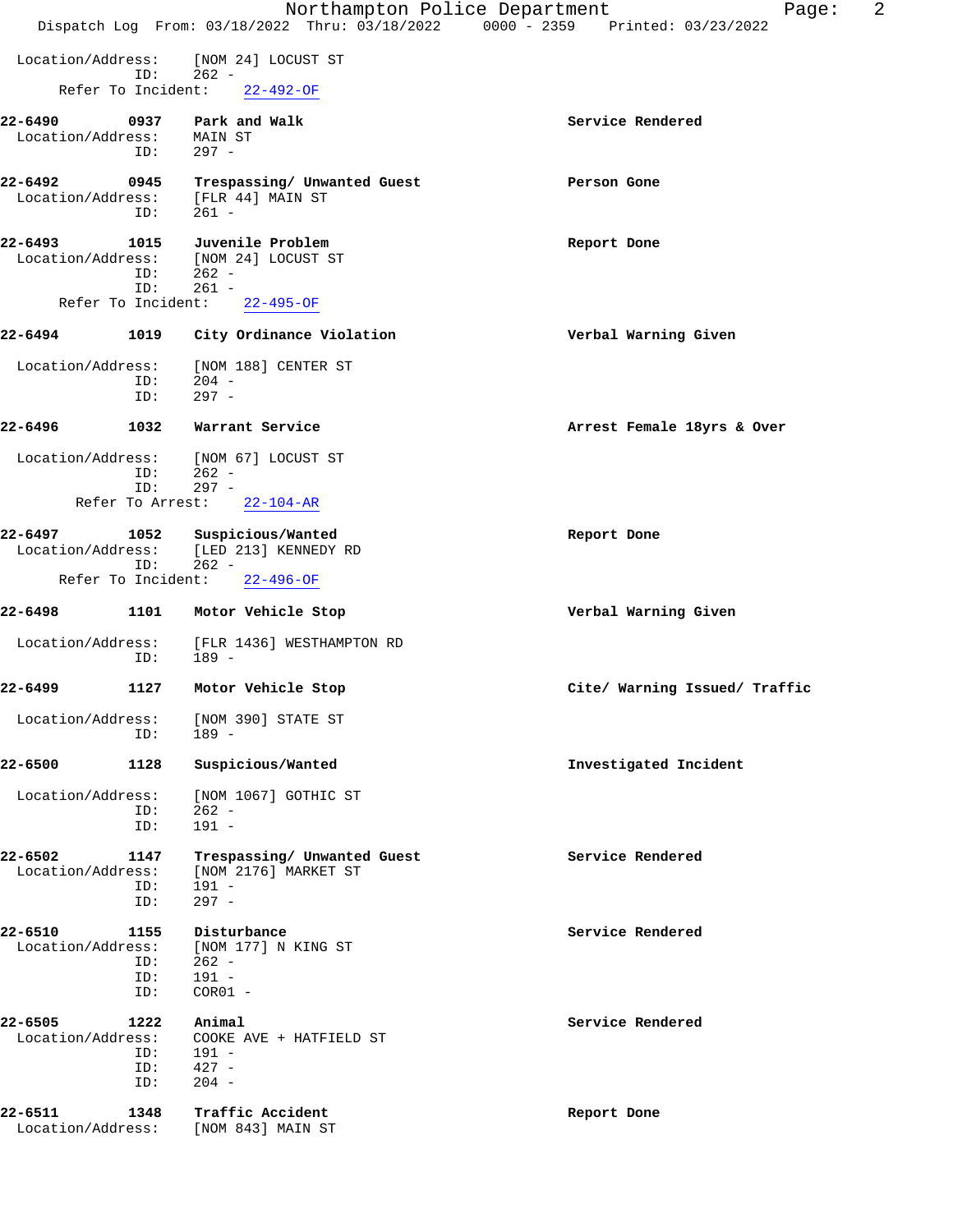| $\sim$<br>. .<br>. . | w |  |
|----------------------|---|--|
|                      |   |  |

|                              | ID:<br>Refer To Incident: | $197 -$<br>22-497-OF                                           |                               |
|------------------------------|---------------------------|----------------------------------------------------------------|-------------------------------|
| 22-6512<br>Location/Address: | 1349                      | Traffic Accident<br>CLARK AVE                                  | Report Done                   |
|                              | ID:                       | 197 -<br>Refer To Incident: 22-498-OF                          |                               |
| 22-6513                      | 1404                      | Disturbance                                                    | Investigated Incident         |
|                              |                           |                                                                |                               |
|                              | Vicinity of:<br>ID:       | [NOM 52] OLD FERRY RD<br>$262 -$                               |                               |
|                              | ID:<br>ID:                | $204 -$<br>$191 -$                                             |                               |
| 22-6516                      | 1446                      | Trespassing/ Unwanted Guest                                    | Area Search Negative          |
| Location/Address:            |                           | [NOM 394] STATE ST                                             |                               |
|                              | ID:                       | $242 -$                                                        |                               |
|                              | ID:<br>ID:                | $263 -$<br>$236 -$                                             |                               |
| $22 - 6519$                  |                           |                                                                |                               |
|                              | 1537                      | Animal                                                         | Investigated Incident         |
| Location/Address:            | ID:                       | [FLR 114] BRIDGE RD<br>236 -                                   |                               |
|                              | ID:                       | $427 -$                                                        |                               |
| 22-6522                      | 1608                      | Traffic, Complaint/Hazard                                      | Area Search Negative          |
| Location/Address:            | ID:                       | [FLR] BROOKWOOD DR<br>248 -                                    |                               |
| 22-6523                      | 1628                      | Motor Vehicle Stop                                             | Cite/ Warning Issued/ Traffic |
| Location/Address:            | ID:                       | [NOM 332] PLEASANT ST<br>263 -                                 |                               |
| 22-6527                      | 1740                      | Traffic, Complaint/Hazard                                      | Investigated Incident         |
| Location/Address:            | ID:                       | [NOM 949] MAIN ST<br>$291 -$                                   |                               |
|                              | ID:                       | $263 -$                                                        |                               |
| 22-6530                      | 1822                      | Animal<br>Location/Address: [FLR] OAK ST                       | Service Rendered              |
|                              | ID:<br>ID:                | $236 -$<br>$236 -$                                             |                               |
| 22-6531<br>Location/Address: | 1824                      | Traffic, Complaint/Hazard<br>[FLR 7] FLORENCE RD               | Person Gone                   |
|                              | ID:<br>ID:                | $248 -$<br>$248 -$                                             |                               |
| 22-6534                      | 1834                      | DISABLED MV                                                    | Area Search Negative          |
|                              | Vicinity of:<br>ID:       | [LED 49] HAYDENVILLE RD<br>$236 -$                             |                               |
|                              | ID:                       | $236 -$                                                        |                               |
| 22-6532<br>Location/Address: | 1841<br>ID:               | Alarm/ Burglar/ Holdup Panic<br>[NOM 766] CENTER ST<br>$263 -$ | False Alarm                   |
|                              | ID:                       | $248 -$                                                        |                               |
| 22-6536                      | 1925                      | Suspicious/Wanted                                              | Investigated Incident         |
| Location/Address:            |                           | [NOM 15] BRIDGE ST                                             |                               |
|                              | ID:<br>ID:                | $291 -$<br>$242 -$                                             |                               |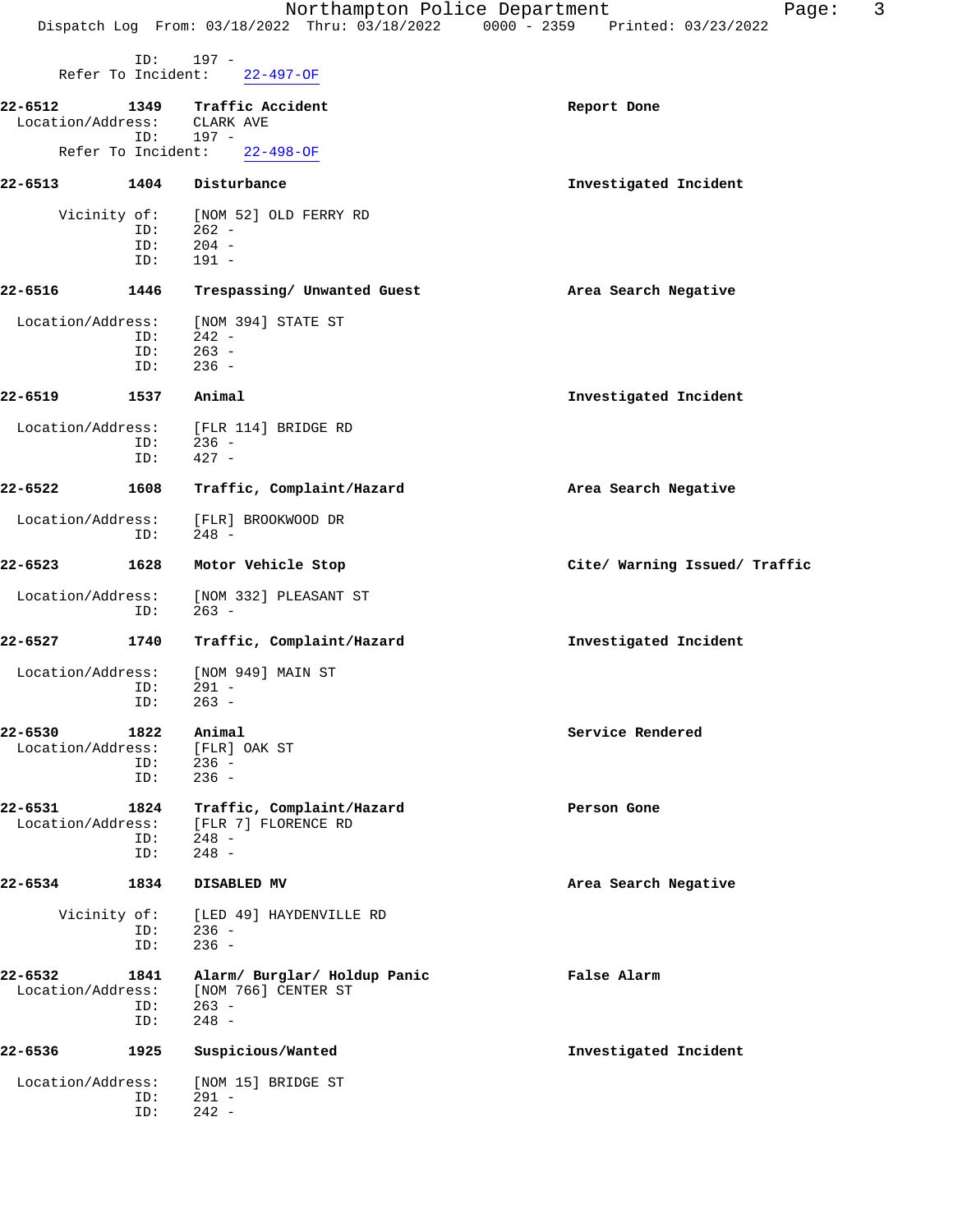|                              |                          | Northampton Police Department                                       | $\overline{4}$<br>Page:<br>Dispatch Log From: 03/18/2022 Thru: 03/18/2022 0000 - 2359 Printed: 03/23/2022 |
|------------------------------|--------------------------|---------------------------------------------------------------------|-----------------------------------------------------------------------------------------------------------|
| 22-6538                      | 1941                     | Motor Vehicle Stop                                                  | Verbal Warning Given                                                                                      |
|                              | Vicinity of:<br>ID:      | PLEASANT ST + MAIN ST<br>$291 -$                                    |                                                                                                           |
| 22-6539                      | 1948                     | Motor Vehicle Stop                                                  | Cite/ Warning Issued/ Traffic                                                                             |
| Vicinity of:                 | ID:                      | MAIN ST + CENTER ST<br>$291 -$                                      |                                                                                                           |
| 22-6542<br>Location/Address: | 2009<br>ID:              | Park and Walk<br>[NOM 933] MAIN ST<br>$291 -$                       | Service Rendered                                                                                          |
| 22-6546                      | 2055                     | Traffic, Complaint/Hazard                                           | Area Search Negative                                                                                      |
| Location/Address:            | ID:                      | [NOM 1027] BRIDGE ST<br>$242 -$                                     |                                                                                                           |
| 22-6547                      | 2109                     | Suspicious/Wanted                                                   | Investigated Incident                                                                                     |
| Location/Address:            | ID:                      | [NOM 2283] EASTHAMPTON RD<br>$242 -$                                |                                                                                                           |
| 22-6548                      | 2114                     | Suspicious/Wanted                                                   | Investigated Incident                                                                                     |
| Location/Address:            | ID:<br>ID:               | [FLR 24] RYAN RD<br>$236 -$<br>$248 -$                              |                                                                                                           |
| 22-6549                      | 2123                     | Trespassing/ Unwanted Guest                                         | Investigated Incident                                                                                     |
| Location/Address:            | ID:<br>ID:               | [NOM 2039] OLD SPRINGFIELD RD<br>$291 -$<br>$242 -$                 |                                                                                                           |
| 22-6550<br>Location/Address: | 2135<br>ID:              | DISABLED MV<br>[NOM 1027] BRIDGE ST<br>$245 -$                      | Service Rendered                                                                                          |
| 22-6553<br>Vicinity of:      | 2157<br>TD:              | Property, Lost/Found<br>MAIN ST<br>$121 -$                          | Report Done                                                                                               |
|                              | Refer To Incident:       | $22 - 502 - OF$                                                     |                                                                                                           |
| 22-6554                      | 2222                     | Suspicious/Wanted                                                   | Area Search Negative                                                                                      |
| Location/Address:            | ID:<br>ID:<br>ID:<br>ID: | [NOM 2128] BURTS PIT RD<br>$248 -$<br>$236 -$<br>$242 -$<br>$236 -$ |                                                                                                           |
| 22-6556                      | 2249                     | Parking Violation                                                   | Cite/ Warning Issued/ Traffic                                                                             |
| Vicinity of:                 | ID:                      | [NOM 978] PEARL ST<br>$245 -$                                       |                                                                                                           |
| 22-6557                      | 2312                     | Warrant Service                                                     | Area Search Negative                                                                                      |
| Location/Address:            | ID:<br>ID:               | [NOM 1957] BEDFORD TER<br>$291 -$<br>$290 -$                        |                                                                                                           |
| 22-6558                      | 2325                     | Suspicious/Wanted                                                   | Investigated Incident                                                                                     |
| Location/Address:            | ID:                      | [NOM 2128] BURTS PIT RD<br>$291 -$                                  |                                                                                                           |
| 22-6559<br>Location/Address: | 2336                     | Alarm/ Burglar/ Holdup Panic<br>[NOM 293] KING ST                   | False Alarm                                                                                               |